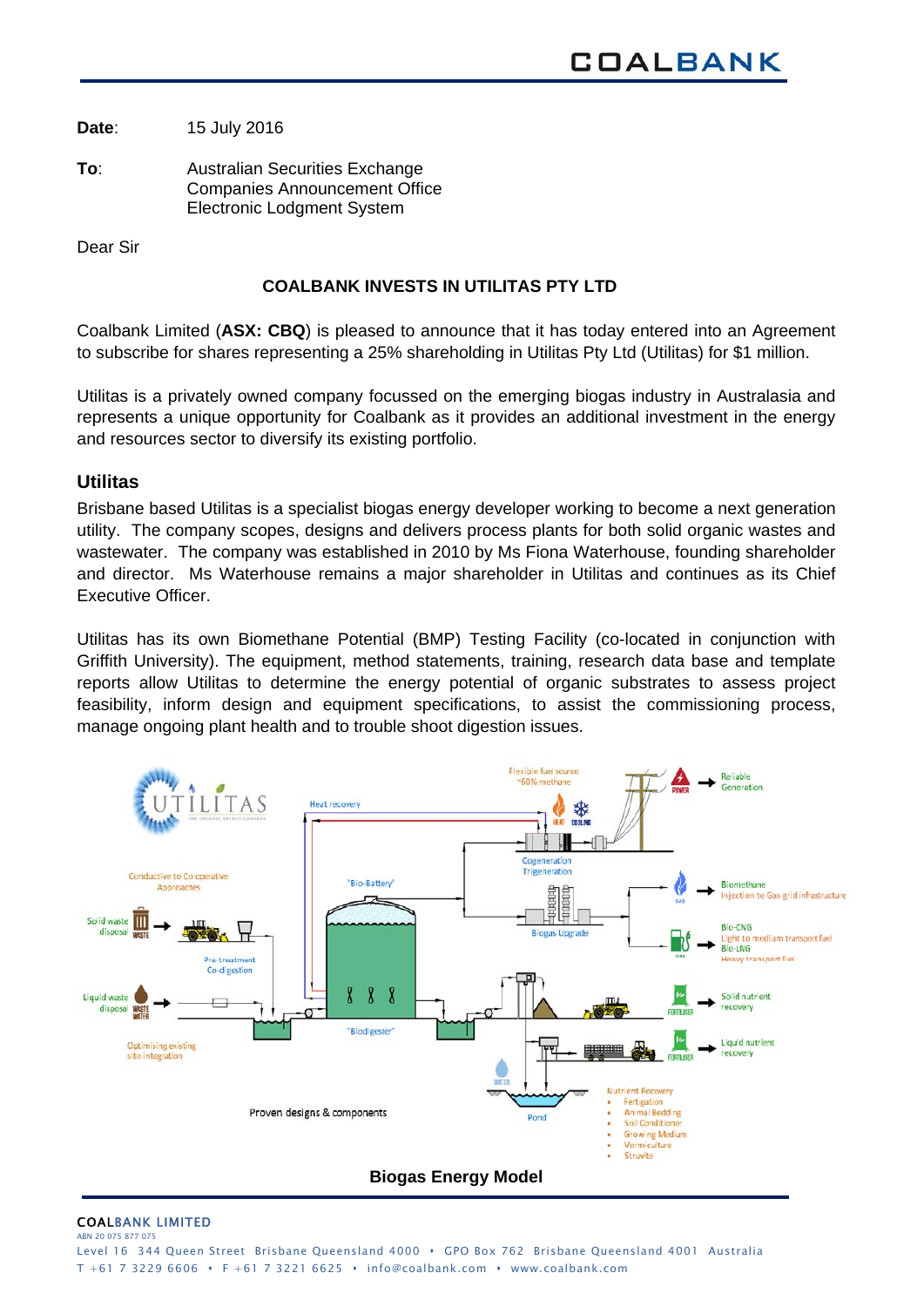# **The Opportunity**

The Federal Government's Clean Energy Finance Corporation (CEFC) puts the investment opportunity in this sector to be between \$3.5 billion to \$5 billion by 2020<sup>1</sup>. With only 0.9 per cent of Australia's electricity output currently being deployed from this sector compared to that of 2.4 percent average by OECD countries, the opportunity exists for Utilitas to further develop this market.

Australia's bioenergy and energy from waste market is currently under-developed but has considerable potential: which makes the investment very attractive to Coalbank.

Opportunities in the bioenergy and energy from waste sectors vary in scale from small scale anaerobic digesters to large bio-mass fired power plants. With over 8,000 biogas plants established in Germany producing 4 GW of installed capacity and supplying more than 8 million households with clean, renewable "organic" energy each year<sup>2</sup>, Utilitas sees the opportunity to develop Australia's market which has currently upwards of 50 biogas plants<sup>3</sup>.

Biogas (mostly methane) is produced from organic waste including effluents, agricultural and processing residuals to produce an odourless, carbon neutral, renewable methane-rich gas that can be used to generate electricity and heat.

Biogas can also be directly used to displace other fuels in boilers and burners or "upgraded" for natural gas grid injection (Biomethane); liquefied at low temperatures (BioLNG) or compressed at high temperatures (Bio-CNG) for transport fuels.

Utilitas' biogas plants safely and reliably capture and utilise energy and nutrient from this organic waste that would otherwise typically be disposed of to the environment at a cost.

## **Key Terms**

Under the Subscription Agreement, Coalbank will subscribe for 7,072,365 shares in Utilitas at a total cost of \$1,000,032 which represents 25% of the capital on issue post settlement. The investment is governed by a Shareholder Agreement which entitles Coalbank to have representation on the board of Utilitas and provides for pre-emptive rights in respect of future capital raisings in Utilitas.

Settlement will occur as soon as legal due diligence is completed, which is anticipated to be within the next 5 days.

#### **Funding**

Treasure Wheel Limited, a major shareholder in Coalbank and a company associated with Mr Anthony Chan, has provided \$1m funding for the investment. The funds have been advanced as an unsecured loan which will be converted to a Convertible Note, subject to shareholder approval.

COALBANK LIMITED ABN 20 075 877 07